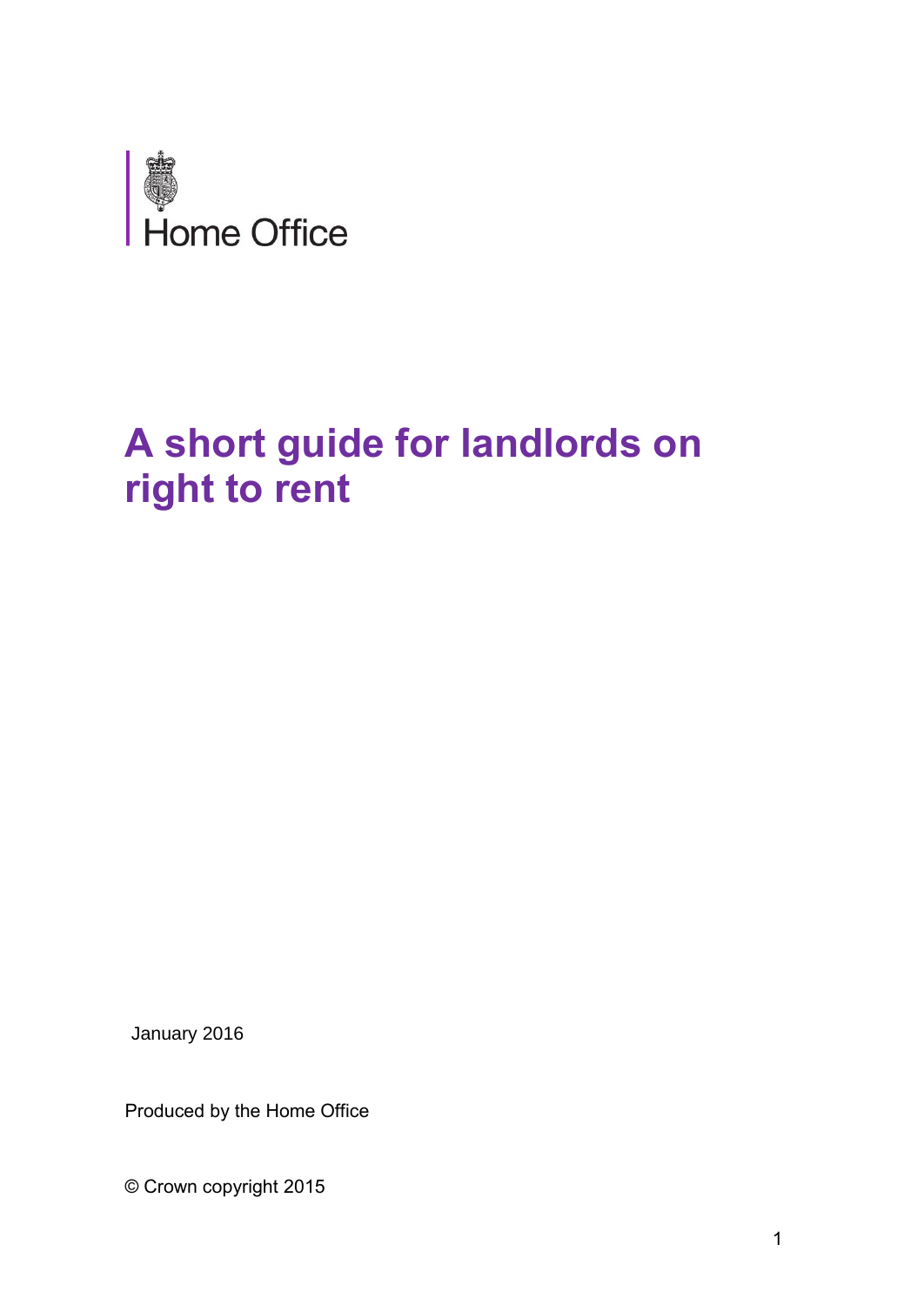# **Contents**

| Are any types of property exempt from the requirement to make checks? 3 |   |
|-------------------------------------------------------------------------|---|
|                                                                         |   |
|                                                                         |   |
|                                                                         |   |
|                                                                         |   |
|                                                                         |   |
|                                                                         |   |
|                                                                         |   |
|                                                                         |   |
|                                                                         |   |
|                                                                         |   |
|                                                                         |   |
|                                                                         |   |
|                                                                         |   |
|                                                                         |   |
|                                                                         |   |
|                                                                         |   |
|                                                                         |   |
|                                                                         | 9 |
|                                                                         |   |
|                                                                         |   |
|                                                                         |   |
|                                                                         |   |
|                                                                         |   |
|                                                                         |   |
|                                                                         |   |
|                                                                         |   |
|                                                                         |   |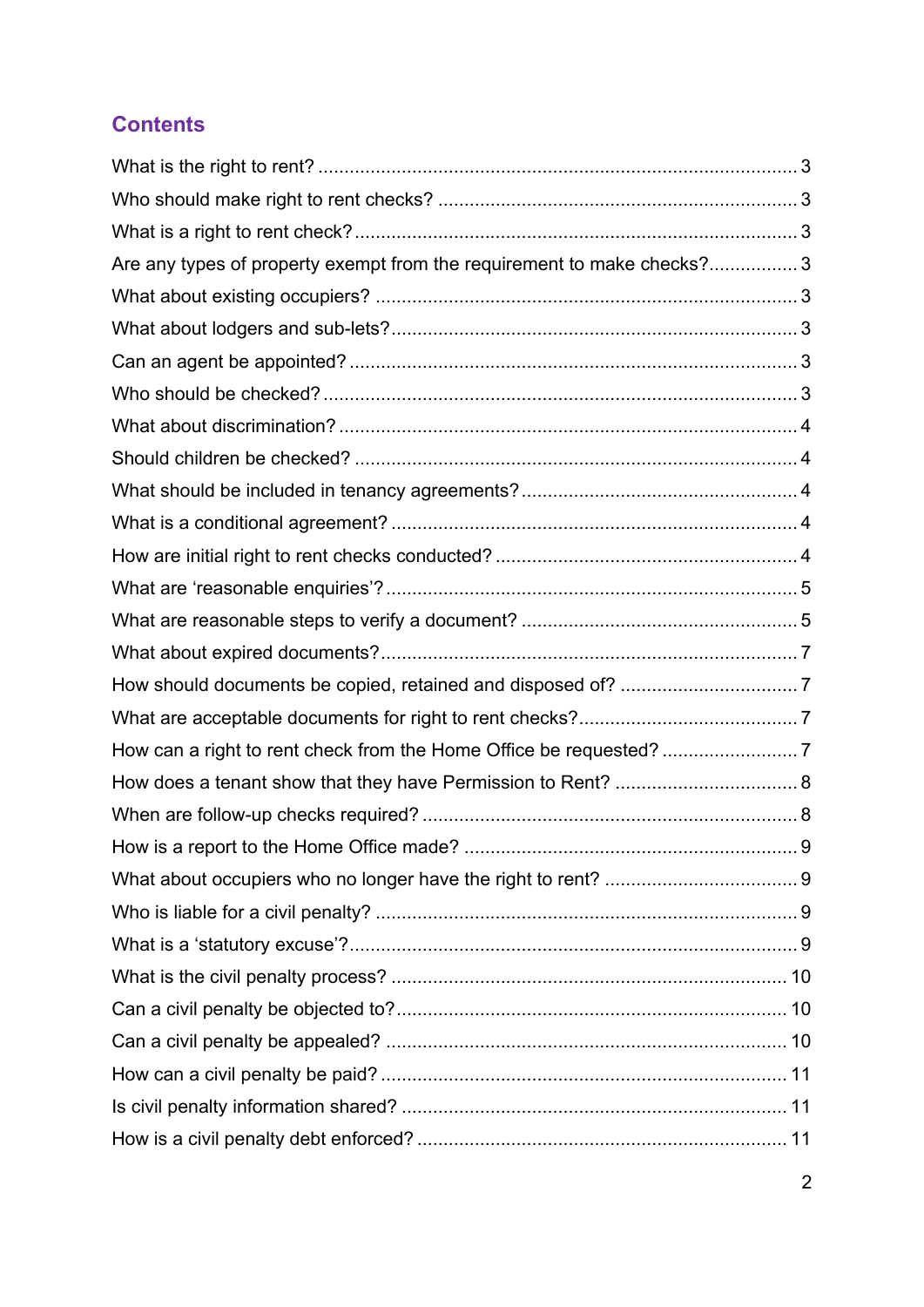#### <span id="page-2-0"></span>**What is the right to rent?**

People who are allowed to be in the UK have a right to rent. People who are not allowed to be here do not have a right to rent.

#### <span id="page-2-1"></span>**Who should make right to rent checks?**

Right to rent checks should be made by landlords, agents or householders who are letting private rented accommodation, or taking in a lodger. Anyone who lives in a property as a tenant or occupier, and sub-lets all or part of the property, or takes in a lodger, should also make the checks. This applies to people living in both private and social housing.

#### <span id="page-2-2"></span>**What is a right to rent check?**

This is the check a landlord, agent or householder renting out property should make to ensure that the prospective tenants or occupants have a right to rent. If the check is not made and the occupier has no right to rent there may be a civil penalty to pay.

#### <span id="page-2-3"></span>**Are any types of property exempt from the requirement to make checks?**

Some properties and types of living arrangements are exempt from the requirement to make right to rent checks. A comprehensive [list of exemptions](https://www.gov.uk/government/publications/right-to-rent-landlords-code-of-practice/code-of-practice-on-illegal-immigrants-and-private-rented-accommodation-for-tenancies-starting-on-or-after-1-february-2016#excluded-agreements) can be found in the Code of Practice on illegal immigrants and private rented accommodation.

#### <span id="page-2-4"></span>**What about existing occupiers?**

Landlords, agents and householders do not have to check the right to rent of existing occupiers who moved in before the requirement to conduct checks was introduced in the property location area. Where the start of a tenancy pre-dates the scheme being introduced and it is renewed between the same parties and at the same property without a break, there is no requirement to conduct checks.

#### <span id="page-2-5"></span>**What about lodgers and sub-lets?**

Anyone who takes in a lodger should check that they have a right to rent before allowing them to move in. If a person sub-lets a property, they will have responsibility for making the checks and will be liable for a civil penalty if this person does not have the right to rent. The person who is sub-letting can agree in writing with the main landlord that they will be responsible for checks. If a sub-letting occupier wants to transfer responsibility for checks to their landlord, and the landlord agrees, both parties should keep written evidence of the agreement.

#### <span id="page-2-6"></span>**Can an agent be appointed?**

Landlords or householders may appoint an agent to carry out checks on their behalf, but should keep a written agreement which should also make clear if the agent is to be responsible for any follow-up checks and reports necessary. Landlords and householders are advised to agree the timescales the agent should follow when making the checks and the form that the agent should use to communicate these (written or verbal). Liability for the checks cannot be transferred beyond the agent.

#### <span id="page-2-7"></span>**Who should be checked?**

Landlords, agents and householders should check that all adults who will live in the property have a right to rent in the UK. This includes everyone over the age of 18 who will use the property as their only or main home, even if they are not named on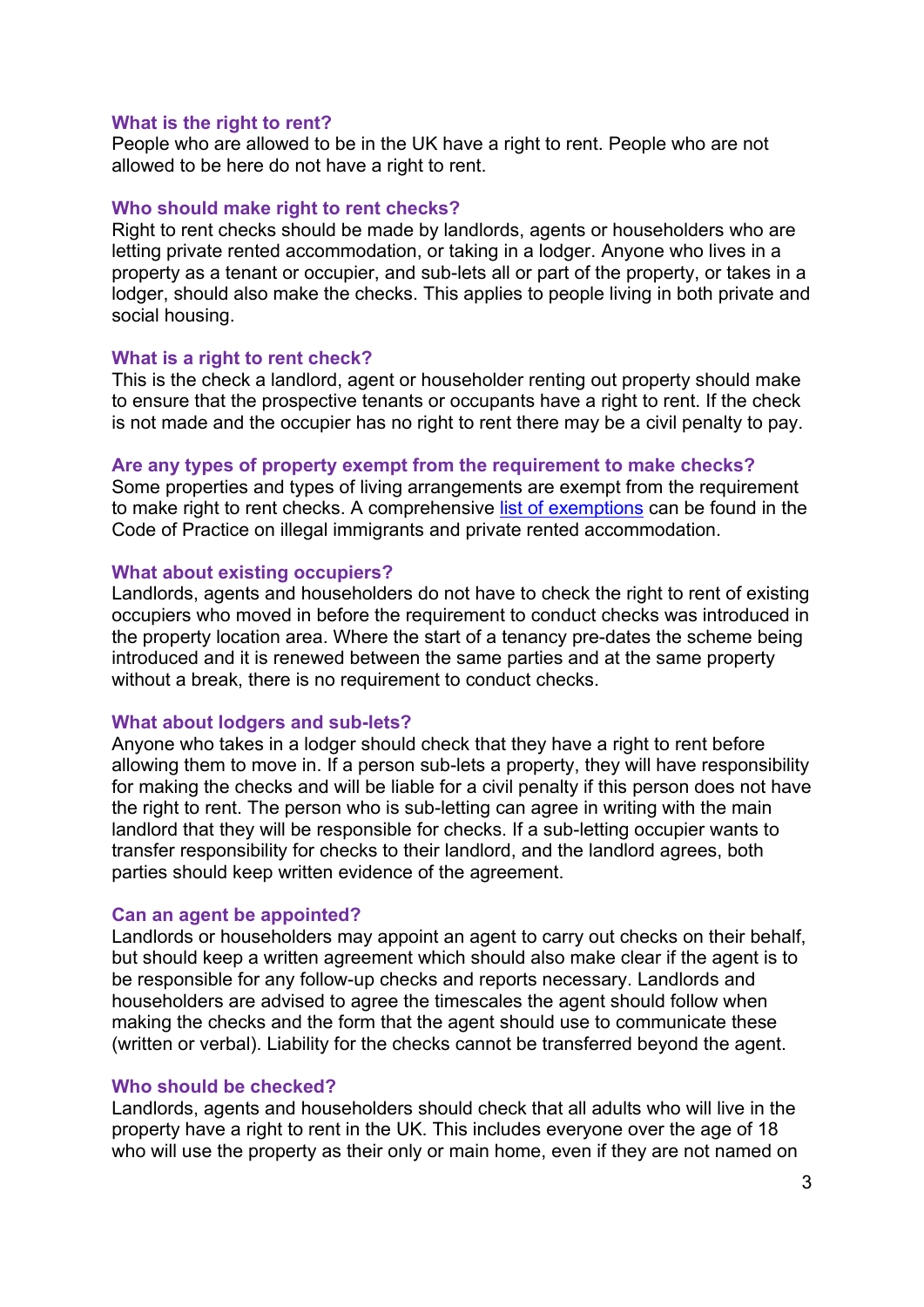the tenancy agreement and regardless of whether the tenancy agreement is written, oral or implied.

# <span id="page-3-0"></span>**What about discrimination?**

The right to rent scheme applies to all prospective adult occupiers. Landlords, agents and householders will not be acting in a discriminatory way provided they make checks on all prospective adult occupiers.

# <span id="page-3-1"></span>**Should children be checked?**

A landlord, agent or householder does not need to check an occupier's children, but they should satisfy themselves that they are under the age of 18 at the time the tenancy begins and keep evidence of this. Further checks on a child will not be needed if the child turns 18 during the tenancy, unless and until the tenancy is renegotiated, or a repeat right to rent check is required.

# <span id="page-3-2"></span>**What should be included in tenancy agreements?**

There is no requirement to create a written tenancy agreement listing all those who will live in the property, but landlords, agents and householders may find it advisable to do so. If the tenancy agreement is oral or implied, the checks should still be made on all adults living at the property. If there is evidence a landlord, agent or householder was aware of a person living in the property but did not check them, they may be liable to a civil penalty, regardless of whether the agreement is written, oral or implied.

It is advisable to record the following:

- the full name and date of birth of all adults who will live in the property
- the names and dates of birth of all children under 18 who will be living with them in the property
- whether each of the adults named has current permission to be in the UK

#### <span id="page-3-3"></span>**What is a conditional agreement?**

In some cases it may not be practicable to check the documents of someone who will live in the property before making a tenancy agreement, for example if a person lives overseas or far away and wishes to arrange accommodation before travelling. A landlord, agent or householder may enter into a conditional tenancy agreement with such a person, agreeing to rent to them provided the person(s) produce evidence they have a right to rent **before** they move in.

#### <span id="page-3-4"></span>**How are initial right to rent checks conducted?**

A landlord, agent or householder should **obtain** and **check** an adult's original acceptable documents **before** allowing them to live in the property. The landlord, agent or householder should make a dated paper or electronic copy of the document and **retain** it securely for the duration of the tenancy and for twelve months after the tenancy ends. The copies should then be securely disposed of.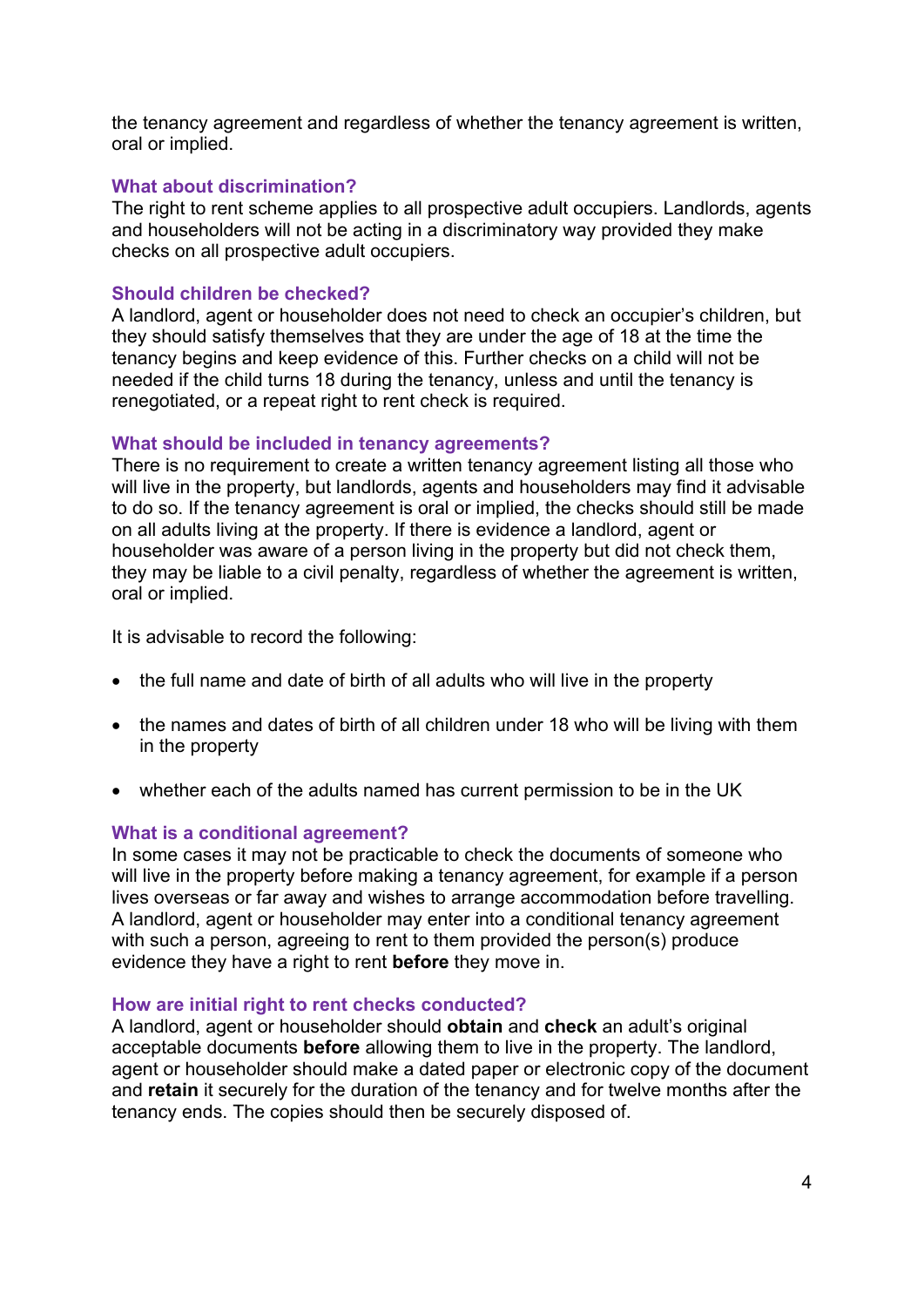Reasonable enquiries to find out who will live in the property as their only or main home should be made, and a record kept of the questions asked. All adults who will live in the property, whether or not they are named on the tenancy agreement, should be checked. A landlord, agent or householder who does not make reasonable enquiries may be liable for a civil penalty for any other adult occupiers, irrespective of whether or not they are named on the tenancy agreement and even if rent is only collected from the named tenant.

Where reasonable enquiries are made and an occupier moves someone in without the knowledge of the landlord, that occupier will become the landlord responsible for making the checks and liable for any penalty.

If an agent establishes that a person does not have the right to rent they should report the matter to the landlord prior to a tenancy being granted. The landlord will then become the person liable to a penalty if a residential tenancy agreement which authorises occupation by a person who does not have a right to rent is granted. In these instances an agent should keep written records and copies of their actions.

#### <span id="page-4-0"></span>**What are 'reasonable enquiries'?**

Questions a landlord, agent or householder may want to ask to establish who will live at a property will depend on the specific situation involved. In some circumstances, limited enquiries may be needed, for example, if a single room is being let within a home or a studio apartment, and a person says they will be living alone, no further enquiries may be required.

In other cases, a landlord, agent or householder may want to ask more detailed questions to ensure they are aware of all adult occupiers. Factors to consider include, but are not limited to, whether the reported number of people is proportionate to the size and type of the property.

A landlord, agent or householder should assume that a person intends to use the property as their only or main home and make right to rent checks unless there is evidence to suggest otherwise. If the landlord or householder believes that a person will not be using the property as their only or main home, they are advised to keep a record of the address which the person reports is their only or main home, along with the reasons why they believe this to be the case. More information on [only or main](https://www.gov.uk/government/publications/right-to-rent-landlords-code-of-practice/code-of-practice-on-illegal-immigrants-and-private-rented-accommodation-for-tenancies-starting-on-or-after-1-february-2016#property-for-use-as-an-only-or-main-home)  [home](https://www.gov.uk/government/publications/right-to-rent-landlords-code-of-practice/code-of-practice-on-illegal-immigrants-and-private-rented-accommodation-for-tenancies-starting-on-or-after-1-february-2016#property-for-use-as-an-only-or-main-home) can be found in the Code of Practice on illegal immigrants and private rented accommodation.

#### <span id="page-4-1"></span>**What are reasonable steps to verify a document?**

Once a landlord, agent or householder has obtained an original document, it should be checked in the presence of the holder (in person or via live video link) to verify that the document is genuine and the person presenting it is the rightful holder.

A landlord, agent or householder is not expected to be an immigration expert or to have a detailed knowledge of immigration documents or visas. It is recognised that forged documents are difficult to detect and that those who use them are setting out to deceive. Anyone who is given a false document will only be liable for a civil penalty if it is reasonably apparent it is false.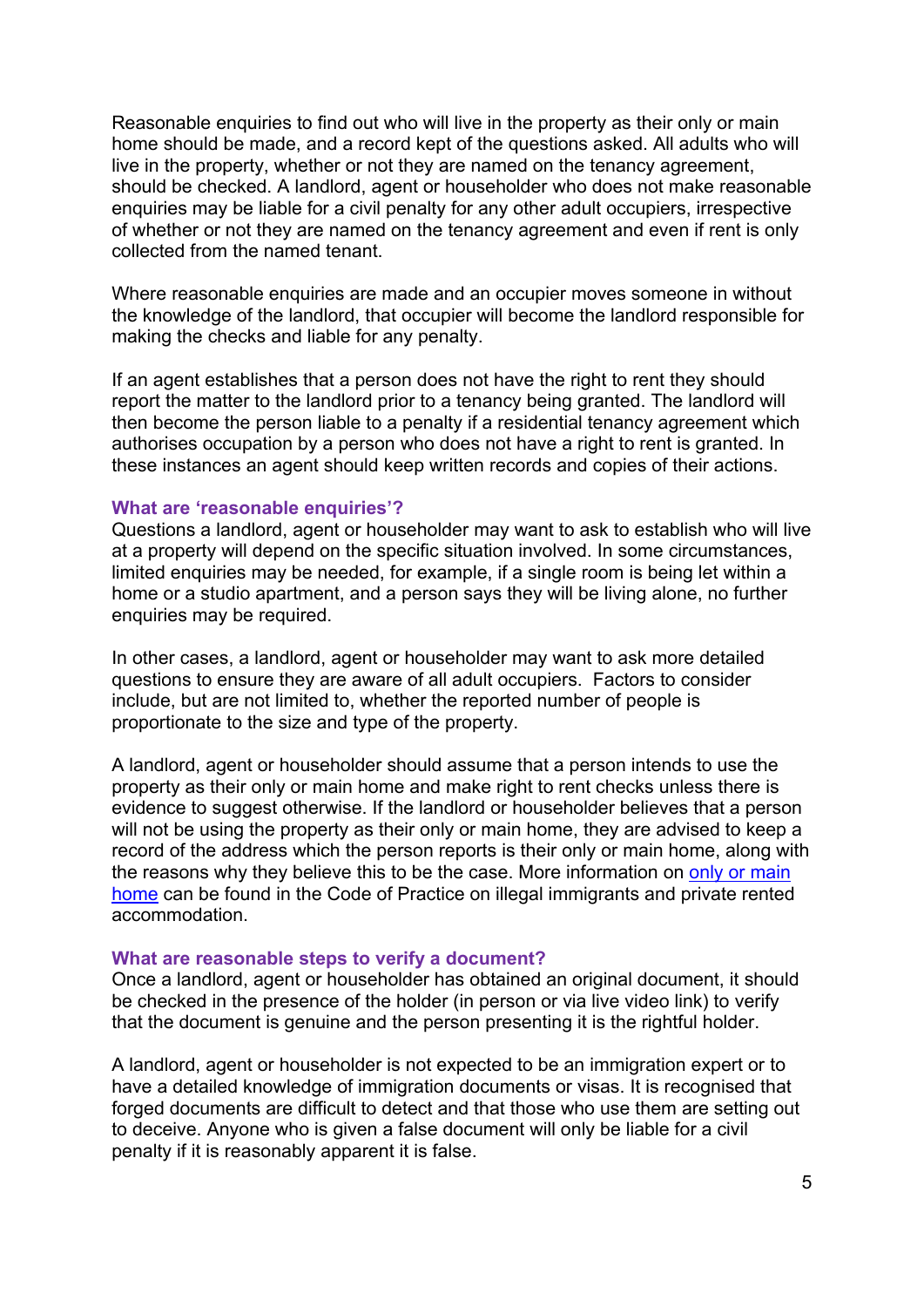Obvious causes for suspicion include:

- photographs that do not look like the holder
- a date of birth that is clearly implausible
- documents that are damaged, tattered, or show signs of wear, to the extent that no reasonable person could have confidence they have not been altered
- indications of an attempt to change photographs, expiry dates or personal information on a document

In all cases, a landlord, agent or householder should undertake basic visual checks to ensure the document or documents relate to the person in front of them by:

- comparing any photographs in the documents, and comparing dates of birth against the appearance and apparent age of the holder
- checking names, photographs and dates of birth are the same on each document presented

If a person presents two documents which are in different names, the landlord, agent or householder should ask for a further document to explain the reason, for example a marriage certificate, a divorce decree or a deed poll document.

It is not possible to give comprehensive details of all travel and identity documents but there are some features in many documents that any person can look for and which may give confidence that the document is likely to be genuine. Most international travel documents contain security features such as holographic images, watermarks and images that fluoresce under ultra violet light. Laminates are used to make it difficult to change information printed on the documents and high quality and expensive printing processes are used. Anyone checking a document should take time to look at the document properly by feeling it, tilting and turning it to see how it reacts, consider whether the printing is blurred, and that forged documents may be deliberately battered and dog-eared to provide an explanation for their poor quality.

Further information on [checking EEA passports/ID cards](http://prado.consilium.europa.eu/EN/homeIndex.html) can be found on the Prado website.

Where there are obvious grounds to suspect that a document is false and a landlord, agent or householder believes there may have been attempted deception, the landlord, agent or householder should not let property to the person presenting the document. Landlords, agents or householders will not be able to rely on a statutory excuse if they knew the documents were false or did not rightfully belong to the holder.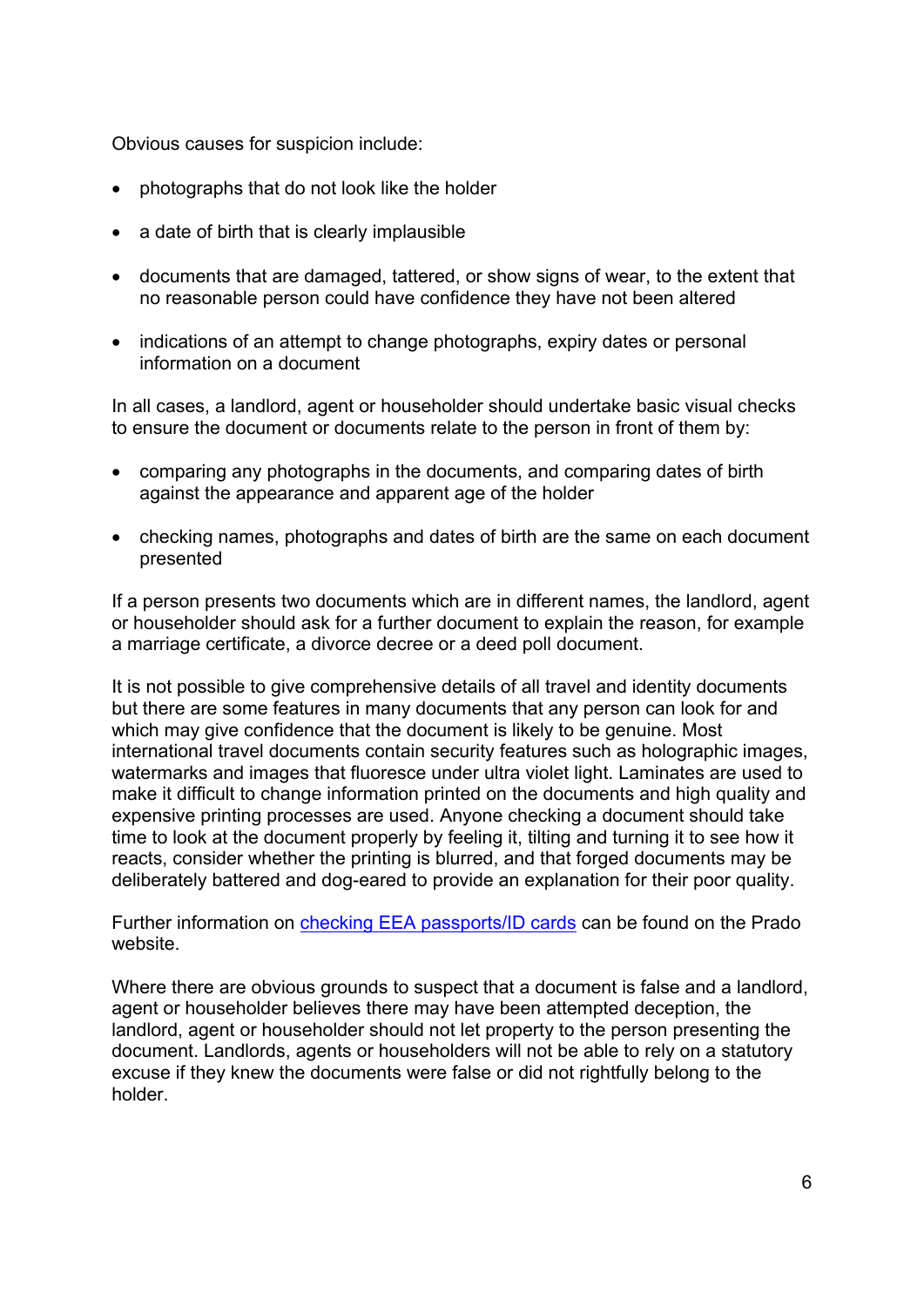Landlords, agents or householders are encouraged to report suspected immigration abuse or deception by calling 0800 555 111 or on the ['Report and immigration crime'](http://www.gov.uk/report-immigration-crime)  service on [GOV.UK.](http://www.gov.uk/)

#### <span id="page-6-0"></span>**What about expired documents?**

A current or expired British, EEA or Swiss passport with a recognisable photograph of the person is enough to show that a person has the right to rent. A current or expired passport from another country is also acceptable, if the holder can show that they have the right to be in the UK indefinitely. An expired passport does not invalidate any visas or passport stamps contained within it if those visas or stamps have not yet expired.

Any document which is used to demonstrate a right to rent which is time-limited, rather than indefinite, should be valid. Expired documents are not acceptable as evidence of a right to rent for a time-limited period.

#### <span id="page-6-1"></span>**How should documents be copied, retained and disposed of?**

Landlords, agents and householders should **retain** a paper copy or a scanned and unalterable electronic record of the document. All copies should be legible, and it should be possible to clearly see any dates, personal details and photographs on the copy. Landlords, agents and householders are not entitled to retain the original documents presented and should return these to the occupier. More information on [what parts of a document should be copied](https://www.gov.uk/government/publications/right-to-rent-landlords-code-of-practice/code-of-practice-on-illegal-immigrants-and-private-rented-accommodation-for-tenancies-starting-on-or-after-1-february-2016#initial-right-to-rent-checks) can be found in the Code of Practice on illegal immigrants and private rented accommodation.

Landlords, agents and householders should also make a **record of the date** on which the check was conducted. This can be by either making a dated declaration on the copy or by holding a separate record, securely. Copies of the documents should be stored securely throughout the tenancy and for 12 months after it ends. The copies should then be securely disposed of. Landlords, agents and householders should be aware of and comply with the requirements of the Data Protection Act.

#### <span id="page-6-2"></span>**What are acceptable documents for right to rent checks?**

There are two lists of [documents which are acceptable](https://www.gov.uk/government/publications/right-to-rent-landlords-code-of-practice/code-of-practice-on-illegal-immigrants-and-private-rented-accommodation-for-tenancies-starting-on-or-after-1-february-2016#acceptable-documents) as proof of someone's right to rent. List A contains documents which provide evidence the holder has the right to rent indefinitely. List B contains documents which provide evidence the holder has the right to rent for a limited period of time. [List A and B documents](https://www.gov.uk/government/publications/right-to-rent-landlords-code-of-practice/code-of-practice-on-illegal-immigrants-and-private-rented-accommodation-for-tenancies-starting-on-or-after-1-february-2016#acceptable-documents) can be found in the Code of Practice on illegal immigrants and private rented accommodation.

#### <span id="page-6-3"></span>**How can a right to rent check from the Home Office be requested?**

If a person cannot show any of the acceptable documents listed, but claims to have an outstanding immigration case or appeal with the Home Office, or claims their documents are with Home Office, the landlord, agent or householder can request that the [Home Office carry out a right to rent check](https://eforms.homeoffice.gov.uk/outreach/lcs-application.ofml) by completing an online form. A landlord, agent or householder who does not have internet access or requires assistance in completing the form may call the Landlords Helpline on 0300 069 9799.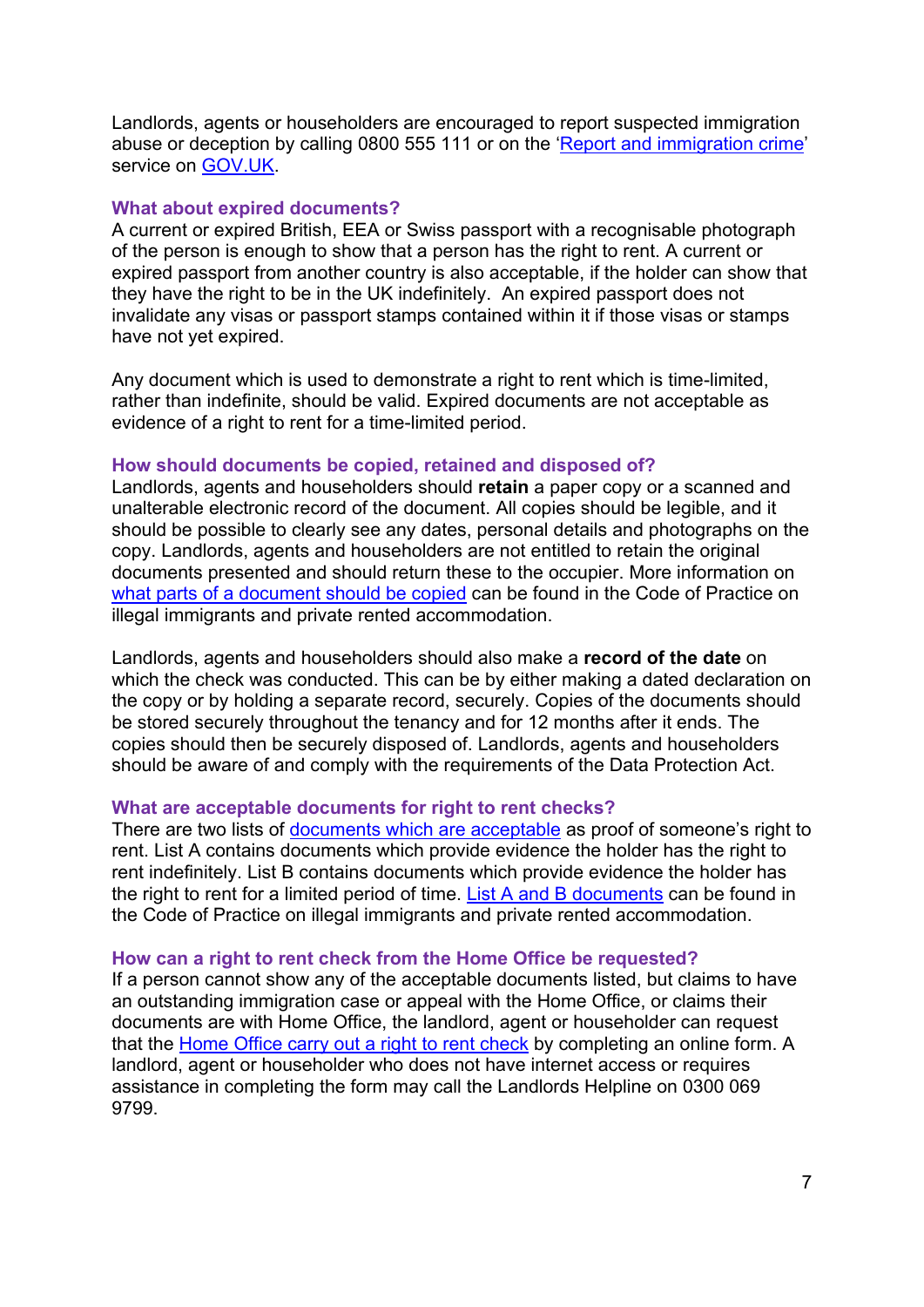The landlord, agent or householder will receive a clear 'yes' or 'no' response to any request for a check within two working days.

# <span id="page-7-0"></span>**How does a tenant show that they have Permission to Rent?**

In certain cases the Home Office may confirm that someone who would not usually have the right to rent due to their immigration status has permission to rent. This would usually apply for the following types of cases:

- families with one or more children under the age of 18 who are cooperating with the Home Office's family returns processes
- those on bail (either criminal or immigration bail)
- those within the Home Office's voluntary departure process
- victims of trafficking or slavery
- individuals with an outstanding out of time initial asylum claim, or an outstanding appeal against such a claim

If an occupier knows or believes they have permission to rent because they fall into one of these categories, they should ask their landlord to confirm this by requesting a check from the Landlords Checking Service in the manner set out previously.

# <span id="page-7-1"></span>**When are follow-up checks required?**

When an occupier presents evidence that they have the right to rent for a timelimited period, landlords, agents and householders will need to carry out follow-up checks later in the tenancy to retain an excuse against liability for a civil penalty.

When carrying out the initial check, landlords, agents or householders should note the expiry date of the person's right to be in the UK, then diarise a follow-up check for a date shortly before whichever is the longer of either the expiry date of the person's right to be in the UK; or shortly before 12 months from the date of the initial check; or as soon as reasonably practicable afterwards.

Where a further check has been made after the expiry of the statutory excuse, and the landlord claims to have done so as soon as reasonably practicable thereafter, they should be able to provide evidence that the circumstances which prevented them making the check earlier were exceptional, such as serious illness or a family bereavement.

In addition to notifying the Home Office, agents working on behalf of landlords should also notify the landlord as soon as reasonably practicable and before the statutory excuse expires.

If an occupier states at the time of a follow-up check that they have made an application to extend their stay and are awaiting a decision, the landlord, agent or householder can [request that the Home Office carry out a right to rent check](https://eforms.homeoffice.gov.uk/outreach/lcs-application.ofml) completing an online form.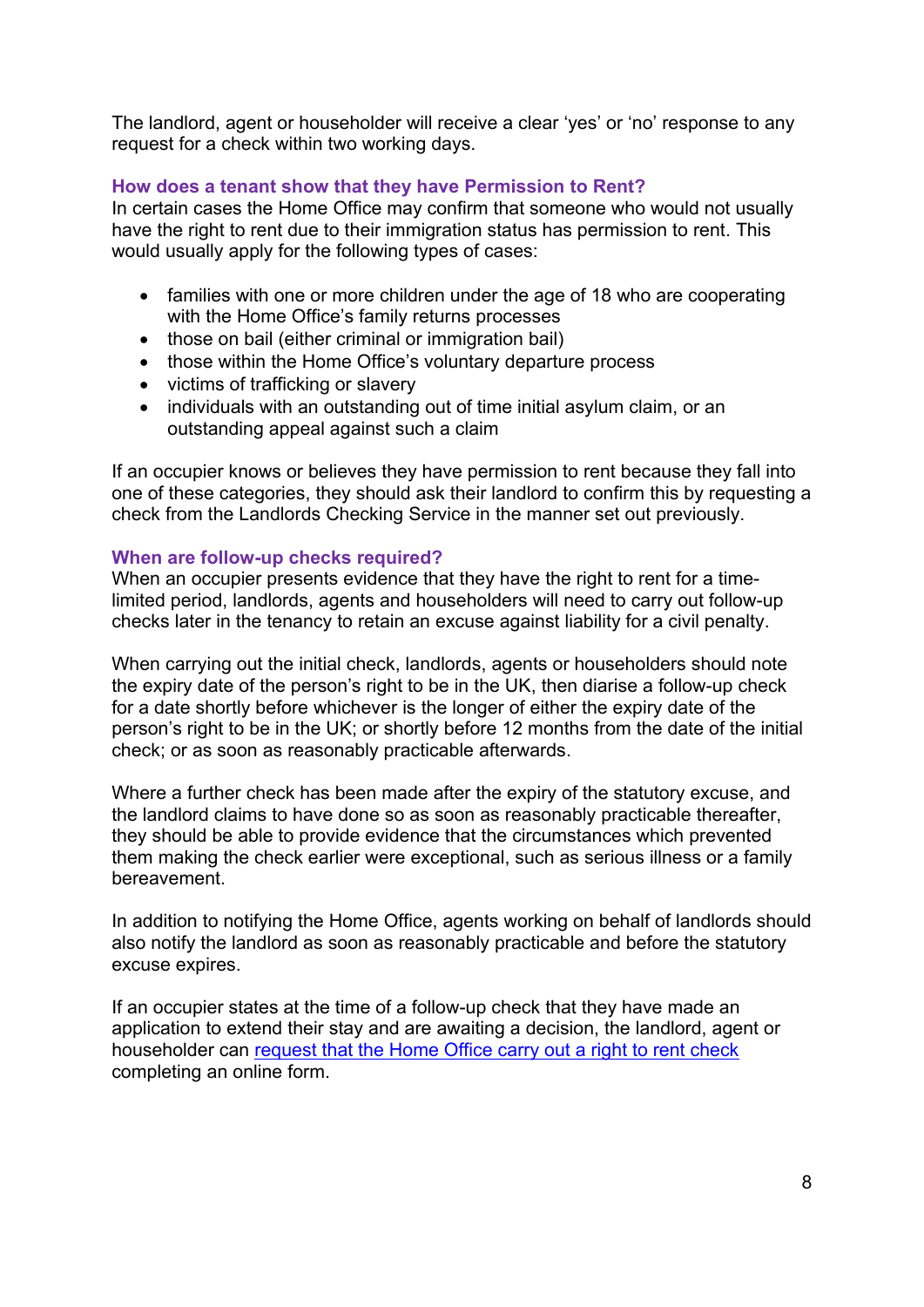# <span id="page-8-0"></span>**How is a report to the Home Office made?**

If follow-up checks indicate that an occupier no longer has the right to rent, the landlord, agent or householder should [make a report to the Home Office](https://eforms.homeoffice.gov.uk/outreach/lcs-reporting.ofml) in order to maintain a statutory excuse against a civil penalty.

The landlord, agent or householder must make the report as soon as reasonably practicable after discovering that the occupier no longer has a right to rent, and before their existing time-limited statutory excuse expires, in order to renew their statutory excuse which will then last for as long as the illegal renter continues to occupy the premises. The original statutory excuse will expire one year after the initial checks were made, or when the occupier's evidence of their right to be in the UK expires, whichever is longer.

#### <span id="page-8-1"></span>**What about occupiers who no longer have the right to rent?**

If the Home Office finds that an occupier does not have a right to be in the country, they will lose any right to work and to receive benefits. The Home Office may take action to remove the individual from the country. During this process, the tenancy agreement remains in force.

Although landlords, agents and householders should make a report to the Home Office if follow-up checks reveal that an occupier no longer has the right to rent in the UK, there is no requirement to evict an occupier, and landlords, agents and householders may continue to collect rent. Landlords, agents and householders may however wish to consider bringing tenancies to an end. Any eviction action taken must comply with the requirements relating to lawfully regaining possession of the property.

Landlords, agents and householders are encouraged to report suspected immigration abuse or deception by calling 0800 555 111 of at the 'Report and [immigration crime'](http://www.gov.uk/report-immigration-crime) service on [GOV.UK.](http://www.gov.uk/)

#### <span id="page-8-2"></span>**Who is liable for a civil penalty?**

If a landlord, agent or householder does not make the correct right to rent checks and is found to have let property to someone who does not have a right to rent, they will become liable for a civil penalty.

#### <span id="page-8-3"></span>**What is a 'statutory excuse'?**

A landlord, agent or householder will have a statutory excuse against a civil penalty if they can show that they have correctly carried out right to rent checks, including any follow-up checks if necessary, and made any required report to the Home Office.

A landlord, agent or householder will not have a statutory excuse if they:

- did not carry out right to rent checks before renting the property
- cannot show that they made reasonable enquiries to find out which adults will be using the property as their only or main home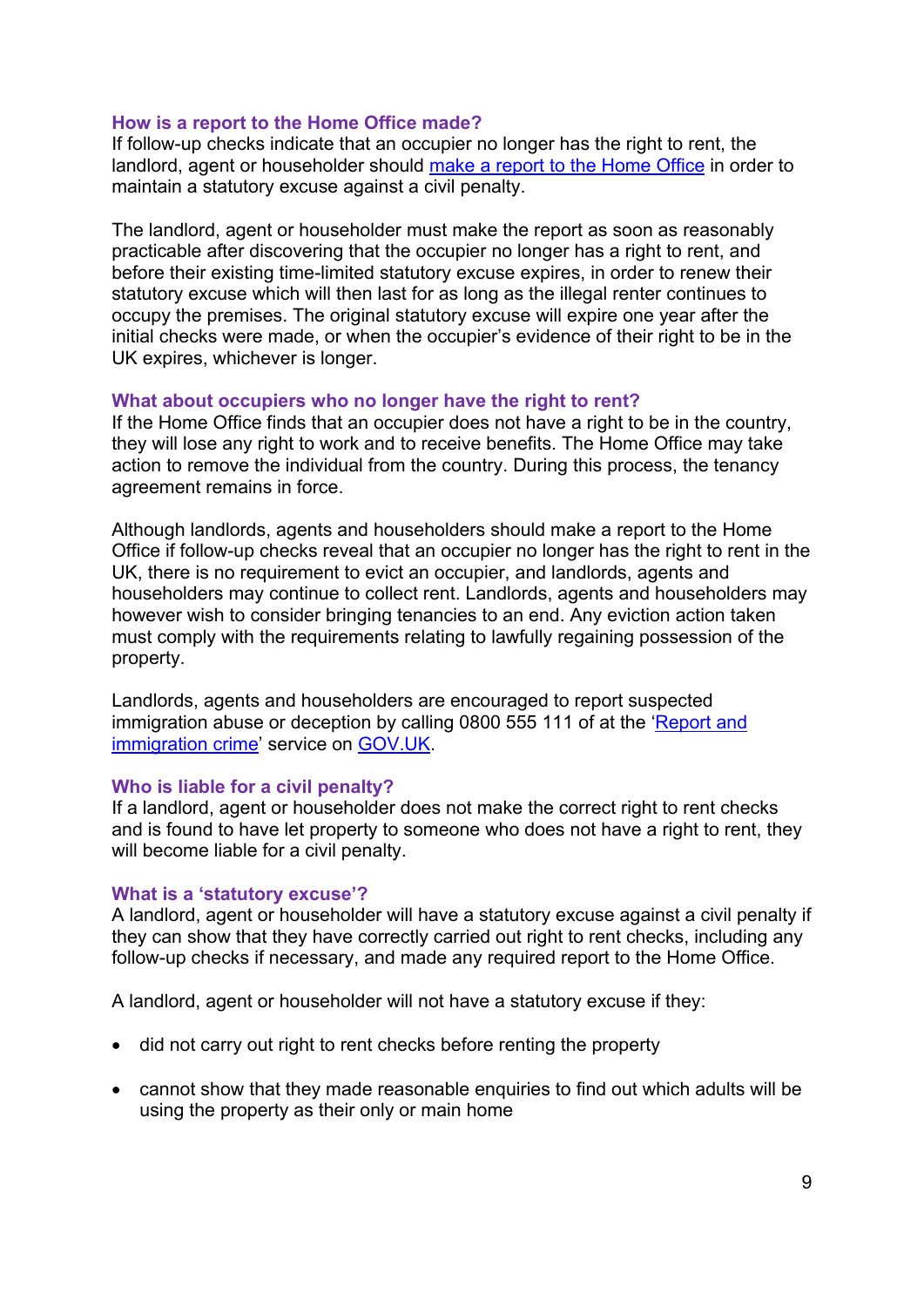- cannot provide dated evidence of having checked the documents of all prospective adult occupiers before the tenancy commenced
- have accepted a document as evidence of right to rent which clearly does not belong to the holder, and, or it is clearly apparent the document is false
- have conducted a check and it is apparent the occupier's right to be in the UK has expired
- have accepted a document that clearly shows the person does not have a right to be in the UK
- cannot show that they made follow-up checks at the appropriate time, where an occupier had a time-limited right to rent
- did not make a report to the Home Office in the prescribed manner where followup checks reveal that an occupier's right to rent has expired

# <span id="page-9-0"></span>**What is the civil penalty process?**

If a person does not have the right to rent and is found living in a privately rented property during a visit by officials, the landlord, agent or householder will be asked at that time to show they made the necessary checks (including any follow-up checks and reports necessary). Landlords who cannot show the checks were made, or are not present during the visit when the suspected breach of the law is identified, will be served with a Referral Notice explaining that liability for a civil penalty is being considered.

The landlord, agent or householder will then be sent an Information Request. This provides an opportunity to present further information and evidence, for example evidence of a statutory excuse against a penalty, evidence that the checks were in fact carried out or that they are not the liable party. After considering the case the Home Office will issue either a Civil Penalty Notice or a No Action Notice, together with a Statement of Case explaining the decision.

#### <span id="page-9-1"></span>**Can a civil penalty be objected to?**

A landlord, agent or householder who receives a Civil Penalty Notice can object in writing within 28 days of the due date specified in the notice. Details of the reason for objecting must be supplied along with evidence supporting one or more of the acceptable grounds for objection as set out on the Objection Form.

The Home Office will send an Objection Outcome Notice if the penalty is to be cancelled, reduced or maintained. If the penalty is to be increased, a new Civil Penalty Notice will be sent. Each of these notices will include a Statement of Case.

#### <span id="page-9-2"></span>**Can a civil penalty be appealed?**

An appeal against an objection decision may be brought to a County Court on the same acceptable grounds as for an objection, and must be made within 28 days of the due date given in the notice.